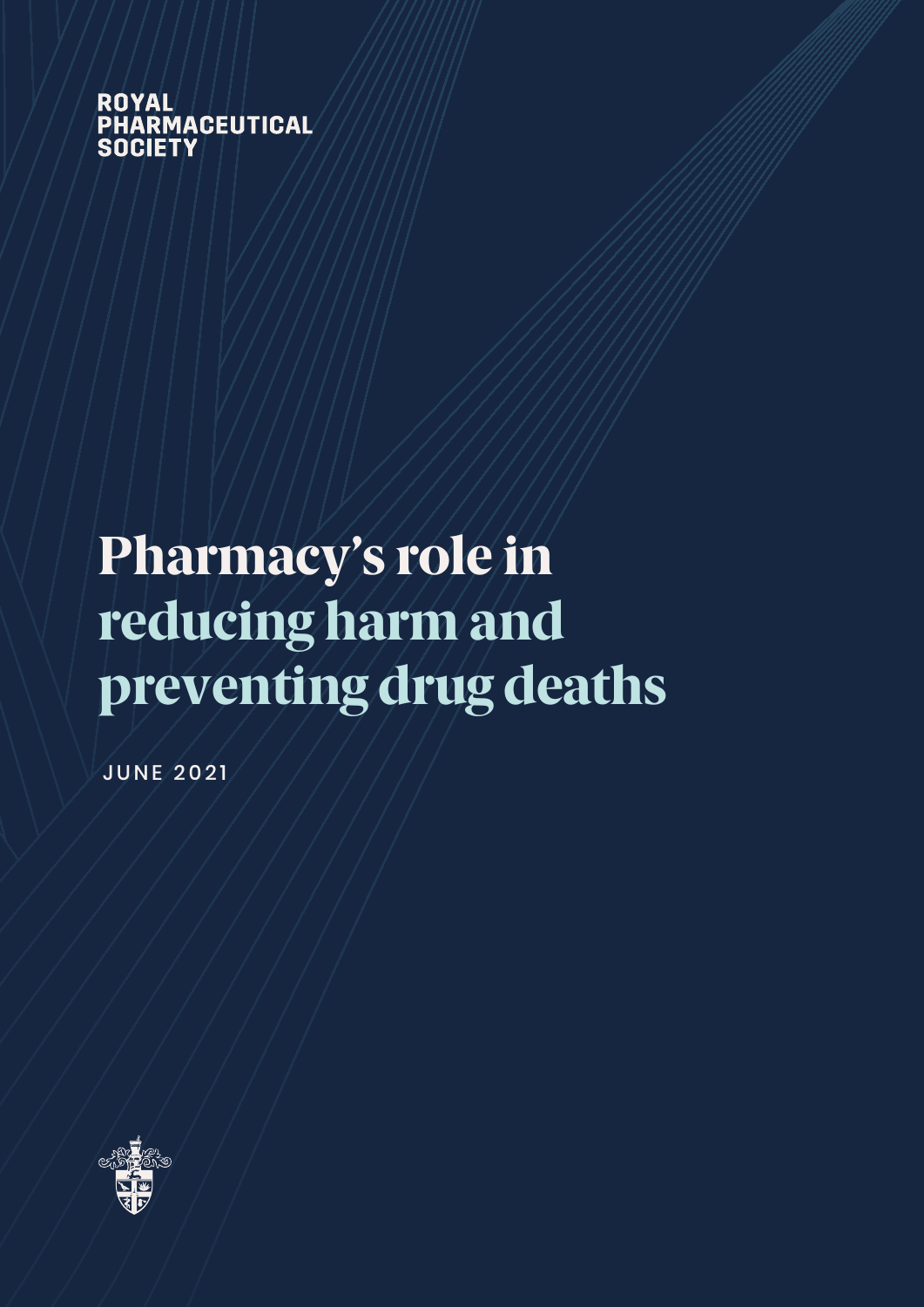### Background

Drug deaths have been rising year-on-year in Scotland, and in the UK, and work is ongoing looking at preventing drug deaths, identifying good practice examples to learn from and researching barriers to treatment.

Pharmacists, and pharmacy teams, already play a big role in supporting and providing treatment to people who use drugs, as well as offering harm reduction services and advice. Their work has been especially valued as the Covid-19 pandemic has impacted services and patient access across the country.

The Royal Pharmaceutical Society wants to build on this fantastic work by enabling pharmacists, and pharmacy teams, to do even more to reduce harm from drugs.

The recommendations made in this report are based on engagement with stakeholders. We used a survey to gather views on priority areas, and held focus group discussions and engagement meetings to fully understand the specifics of what pharmacy teams can offer.

What has been apparent throughout the process is that pharmacy teams have the opportunity, with the right support, to do even more to reduce harm from drugs and improve the health of people who use drugs. To achieve this, we are making 14 recommendations, which cover the detail of what we propose is needed. This will require significant resource, expertise and finance. To provide this, we are calling on Scottish Government, pharmacy organisations, contractors and teams to work together toimplement these recommendations to implement these recommendations to reduce harm and prevent drug deaths.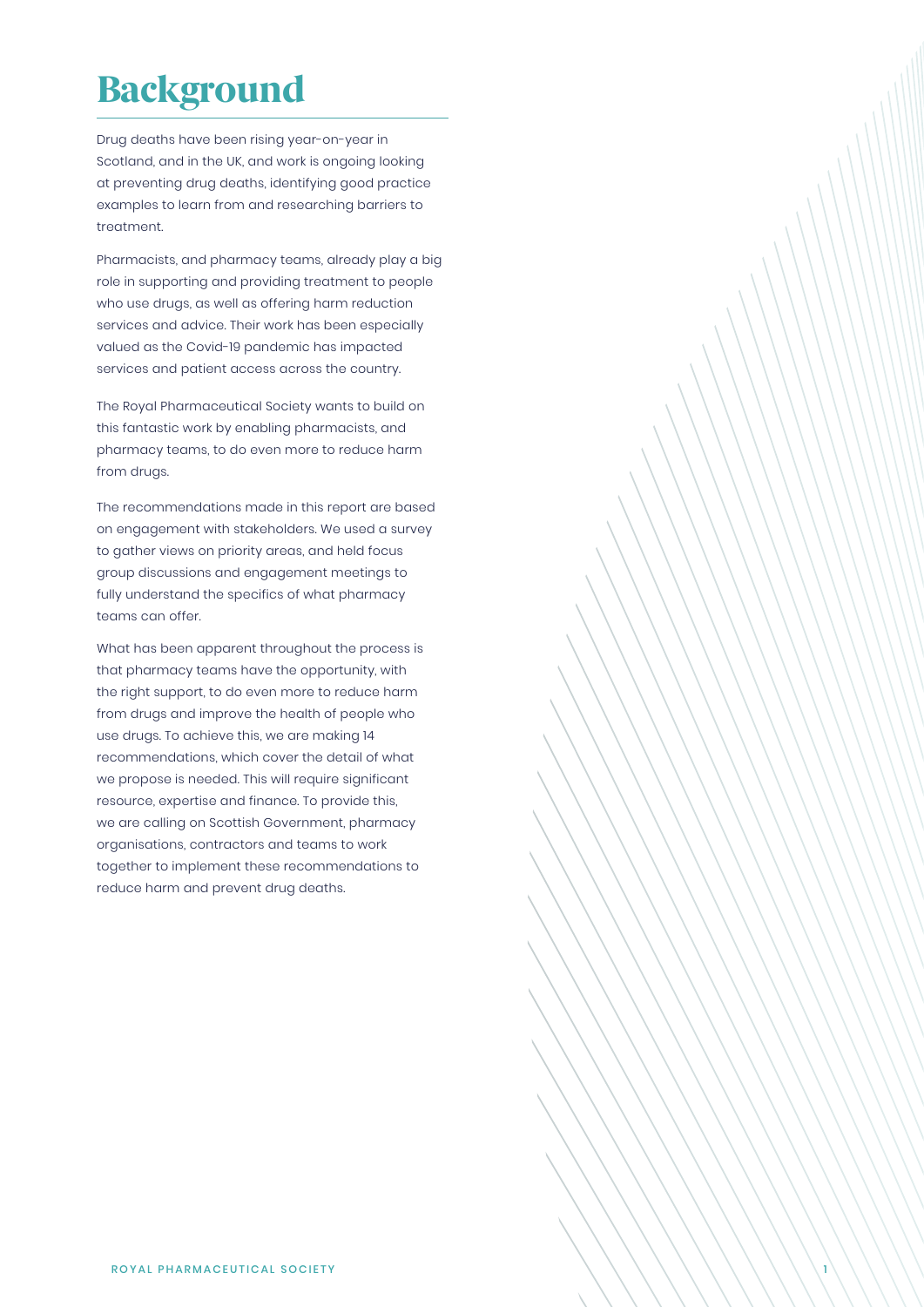### Recommendations: Harm Reduction

### **RECOMMENDATION 1**

**RECOMMENDATION 1** pharmacy and staff trained to use it. Naloxone should also be kept in first aid boxes for emergency use in any clinical setting where people who use drugs attend, and pharmacy teams in those locations be among the staff trained to use it. Naloxone must be available from every community

### **RECOMMENDATION 2**

to prevent and identify possible dependence on prescribed or over the counter (OTC) medicines and carry out brief interventions where appropriate. Pharmacy teams in all settings should have the tools

#### prescribed or over the counter (OTC) medicines and **RECOMMENDATION 3**

of recording over the counter medication purchases to help identify overuse or misuse, and enable action to prevent harm. Community pharmacy teams should have a method

### **RECOMMENDATION 4**

risk medication tools in community pharmacy should include medicines with a risk of dependence to encourage and enable education to start at the point of prescribing and dispensing. The expansion of the existing new medication/high

#### point of presentation and dispension and dispension and dispension and dispension and dispension and dispensio **RECOMMENDATION 5**

targeted public health campaigns around dependence on prescribed, illicit, and over the counter meds. Pharmacy teams in any setting can highlight and reinforce these messages. Community pharmacies are ideally placed to host

## Improved multidisciplinary working

### **RECOMMENDATION 6**

patient records and clear communication pathways with other health care professionals involved in the care of people who use drugs. All pharmacists should have access to shared

#### with other health care professionals involved in the professionals in the professionals in the professional in<br>In the professionals in the professional involved in the professional in the professional in the professional **RECOMMENDATION 7**

act as hubs where patients could access services from other agencies, available for all but particularly to reach those patients not currently engaged with services,  $\alpha$ Some community pharmacies could be set up to

to reach those patients not currently engaged that  $\mathcal{L}_\text{c}$ 

## Prescribing, treatment and review

## **AND RECOMMENDATION 8**

health checks to improve the health and wellbeing of people who are dependent on drugs. As part of the multi-disciplinary team (MDT) and when appropriate for patients, pharmacists could undertake polypharmacy reviews and carry out

### **RECOMMENDATION 9**

Pharmacists and pharmacy teams in all settings could be used to widen patient treatment options buprenorphine injection clinics, independent prescribing and deprescribing. and location of treatment supply e.g. Depot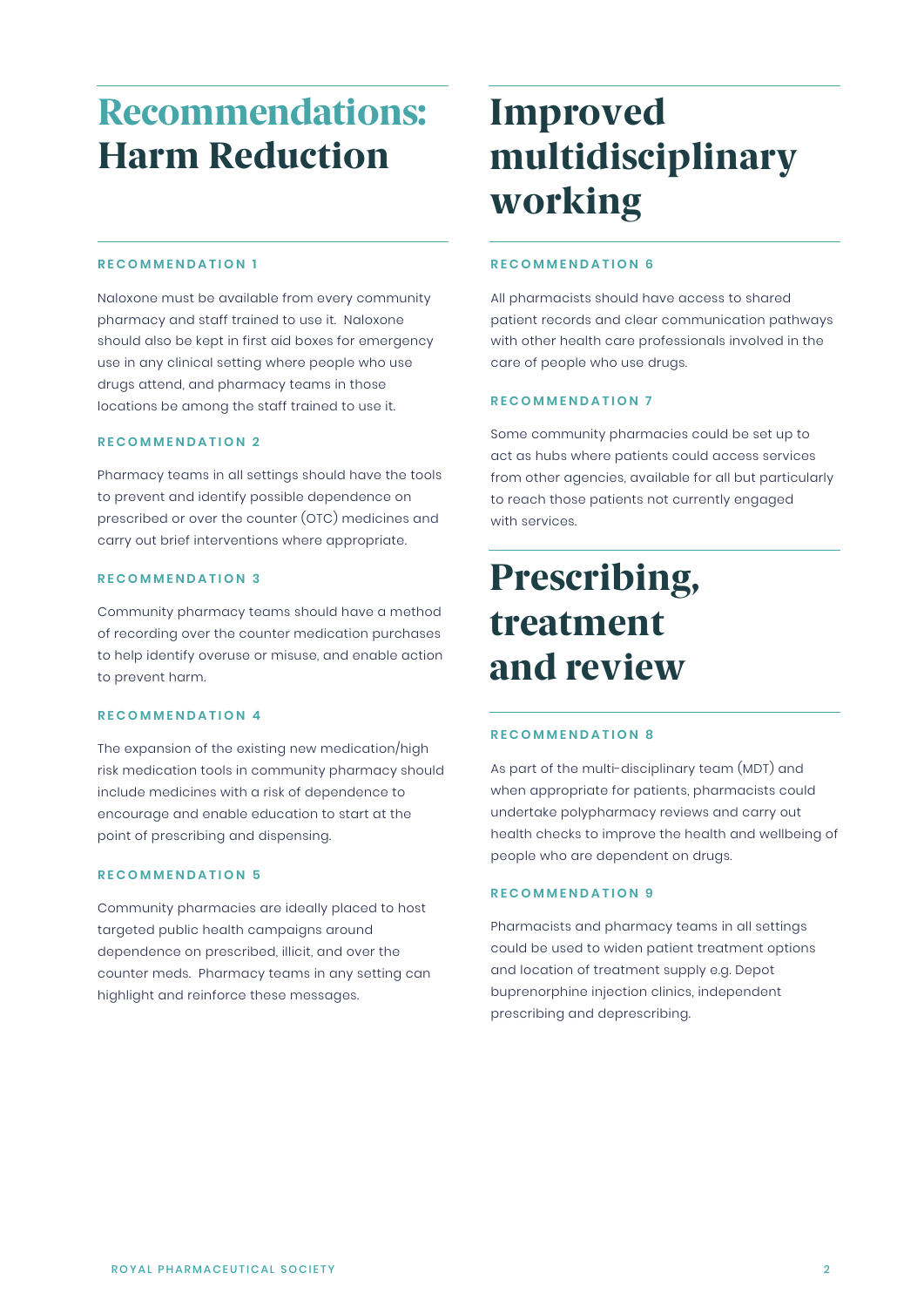### **RECOMMENDATION 10**

A new structured service with clear referral pathways should be established to enable prisons and hospitals to refer, to an appropriately trained and resourced community or primary care based pharmacist, people who are at risk and require medication at a time when addiction services are not available.

### Education and training

### Future developments

### **RECOMMENDATION 14**

(SDCRs) should be introduced and use of Heroin Assisted Treatment (HAT) should be expanded as treatment options with pharmacy input from  $\Box$  as shown  $\Box$  should be expanded by expanding be expanded by expanding be expanded by  $\Box$ Regulated Supervised Drug Consumption Rooms the start.

### **RECOMMENDATION 11**

**RECOMMENDATION 11** informed care and should identify and change areas of their practice to reduce the stigma on this patient group. Pharmacy teams should be trained in psychologically

#### **RECOMMENDATION 12**

**RECOMMENDATION 12** who use drugs should undertake mandatory basic training on addiction and harm reduction, plus further training if offering enhanced services in response to local need. All pharmacy teams involved in caring for people

### **RECOMMENDATION 13**

**RECOMMENDATION 13** teaching about addiction that is comparable in scope and depth to other clinical areas, teaching the basics of addiction, harm reduction and extensive training on treatment options, pharmacological and non-pharmacological.<br>' Undergraduate courses should have learning and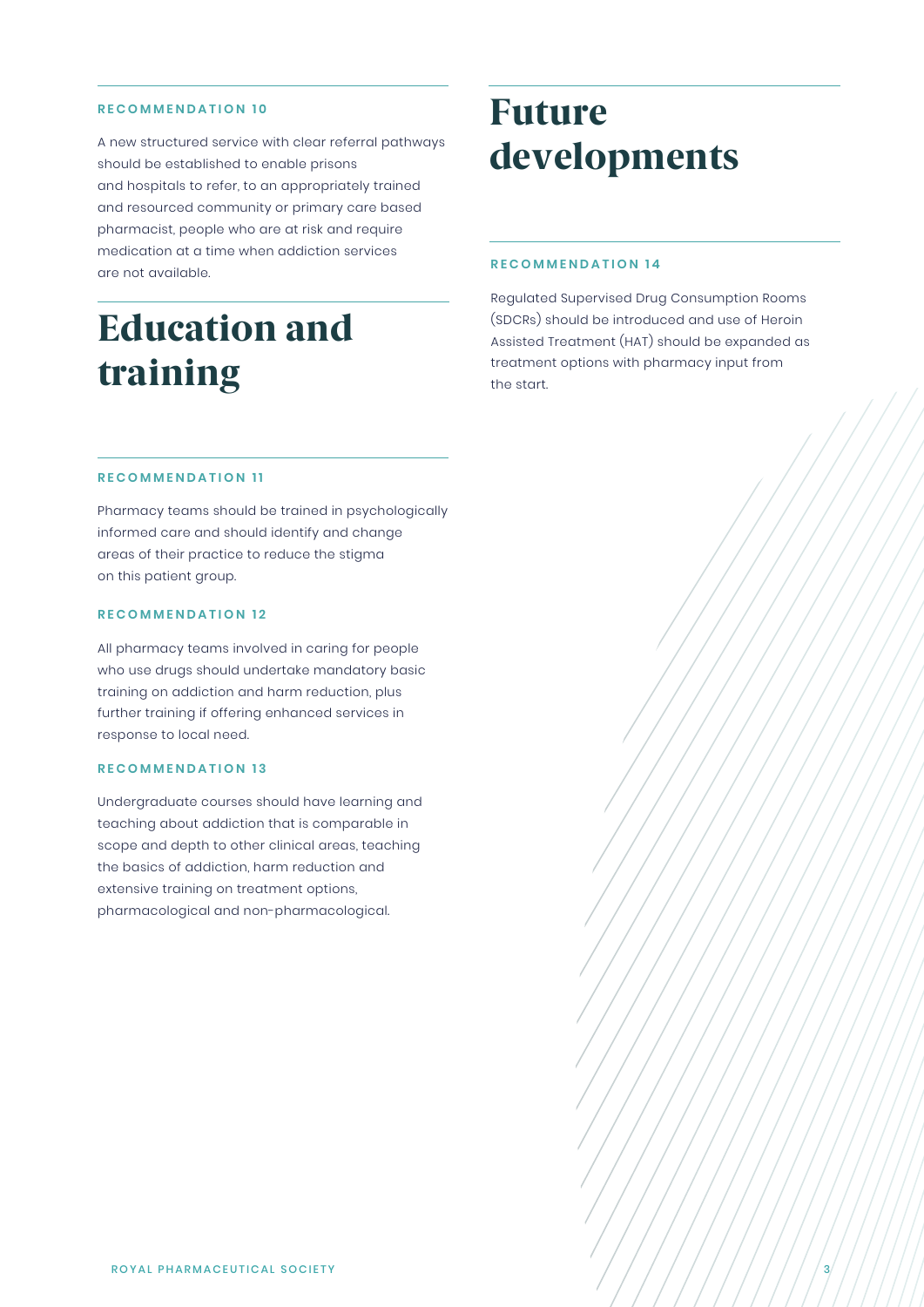### **RECOMMENDATION 1**

Naloxone must be available from every community pharmacy and staff trained to use it. Naloxone should also be kept in first aid boxes for emergency use in any clinical setting where people who use drugs attend, and pharmacy teams in those locations be among the staff trained to use it.

A recent study into take home naloxone programmes found that ownership and carriage of the medicine were lower than desired<sup>(i)</sup>. Supplying patients with naloxone and impressing upon them the importance of carrying it is fundamental to the success of the programme.

Community pharmacy teams are ideally placed to make these vital interventions. The *Drug Misuse and* Dependence: UK Guidelines on Clinical Management state that "it is good practice for the pharmacist to engage the patient in a discussion regarding risk management to ensure all harm reduction options have been addressed (such as overdose awareness and provision of naloxone where available)". <sup>(2)</sup>Every community pharmacy team should be able to offer naloxone to anyone they believe to be at risk of an overdose or to anyone who may witness an  $\,$ overdose. This should be offered as part of a package of care which promotes not only the safe use of naloxone but also the importance of carrying it and of naloxone being accessible.

Pharmacists based in other settings, e.g. specialist services, GP practices, should also be engaging patients in conversations about harm reduction. They should be offering education around naloxone and ensuring patients have a supply.

The guidelines also recommend that "opportunistic interventions (such as hepatitis interventions, injecting equipment, and overdose and naloxone training) can be crucial to maximise engagement in potentially life-saving interventions." Community pharmacists are the most accessible healthcare professiona lwhich makes these interventions possible on a regular, sometimes daily, basis. This is frue also family patients but also family members,  $\mathcal{L}$ true

for not only patients but also family members,  $\hspace{0.1mm}$ friends and those in the community. Interventions can also be offered at times when patients are particularly vulnerable to overdose, for example, during the initial stages of treatment or upon release from prison or hospital.

This accessibility also makes community pharmacy ideally placed to hold astock of naloxone for use in the event of an emergency in the immediate vicinity. However, we also believe that naloxone should be included in the emergency boxes in any clinical setting where people who use drugs may attend and first aid stafftrained to use it, including pharmacy teams. of naloxone for<br>the immediate<br>eve that naloxo<br>ergency boxes i<br>who use drugs i<br>ed to use it, incli

### **RECOMMENDATION 2**

Pharmacy teams in all settings should have the tools to prevent and identify possible dependence on prescribed or over the counter medicines (OTC) and carry out brief interventions where appropriate.

The principles of brief interventions<sup>(3)</sup> could be applied to prescribed or over the counter (OTC) medicines allowing trained pharmacy staff to engage patients in a non-confrontational way. Brief interventions are a tool to motivate and support patients to think about their medicine use and identify if a change may be required to reduce harm. They can be a way to identify any additional needs and signpost accordingly.

The Drug misuse and dependence: UK guidelines on *Drug Misuse and Dependence: UK Guidelines on*  Clinical Management $(2)$  make reference throughout to brief interventions and suggest they are beneficial for young people, those at initial assessment of drug misuse or where the person is perhaps not at the threshold of requiring more structured help, which is often the case with prescribed or OTC dependence. The guidelines also recognise the invaluable resource that pharmacists can be in identifying problems, harm reduction and the provision of brief interventions, particularly for the ageing drug treatment population with complex comorbidities. *Clinical Management<sup>(2)</sup>* make reference throughout<br>to brief interventions and suggest they are<br>beneficial for young people, those at initial<br>assessment of drug misuse or where the person<br>is perhaps not at the threshold o

Pharmacists, and pharmacy teams,are ideally placed to make an impact on patient care through brief interventions. Interventions can take place in any setting the patient may attend, do not require any formal arrangements to be made and are quick, making them ideal for patients presenting at community pharmacy, general practice surgery, a community pharmacy, general practice surgery, custodial setting, or even when receiving their discharge medication from hospital.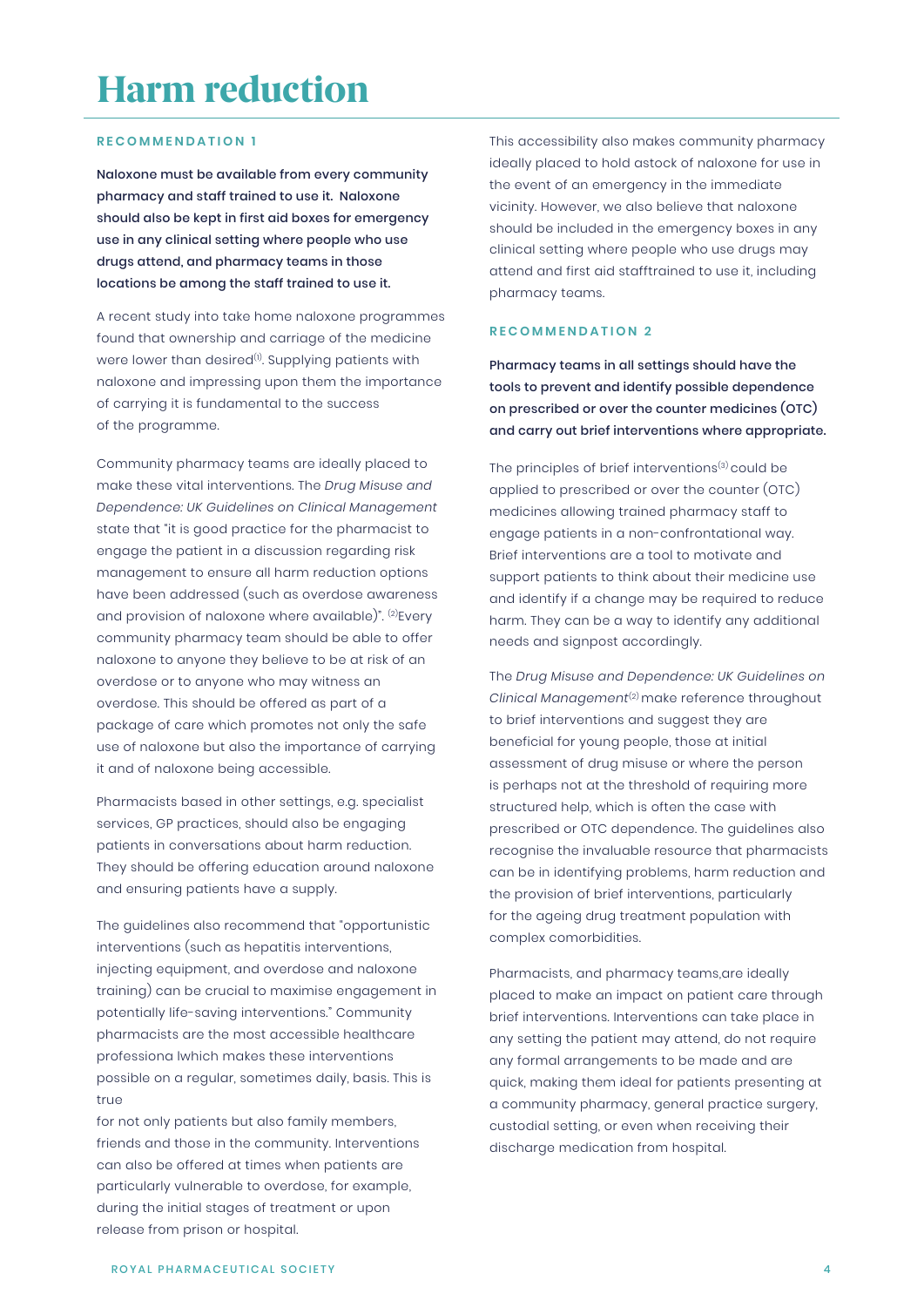Use of brief interventions would ensure that every contact the pharmacy team has counts. To achieve this, carefully developed tools will be required with clear, distinct messages to educate and support patients in a way that means these interventions are meaningful and effective. Previous campaigns have used communication bundles <sup>(4)</sup> to ensure that safety messages are delivered specific to that medicine every time it is dispensed/sold. This model which would work well with prescribed and OTC medicines susceptible to dependence. The whole pharmacy team must be involved and trained to deliver a consistent and professional message to patients, with aide memoirs supplied to reinforce the message.

### **RECOMMENDATION 3**

Community pharmacy teams should have a method of recording over the counter medication purchases to help identify over or misuse, and enable action to prevent harm.

Sales of OTC products, particularly pain relief and sleeping aids, are continuing to increase.  $^{\scriptscriptstyle{(5)}}$ Pharmacists and pharmacy teams could provide much needed interventions and education on the dependent nature of some of these medicines. the dependent nature of some of these medicines.<br><sup>(6)</sup> Public health campaigns such as those mentioned below would be a starting point to get these messages across but, with patients still able to make multiple purchases from different community pharmacies with no way of this being monitored or recorded, the risks of harm are still high.

A method of recording OTC sales of medicines liable to abuse or dependence would help address liable to abuse or dependence would help addres<br>this issue. Patients registering with one pharmacy could facilitate this. The records would need to be accessible to others, where appropriate, and relate to a particular patient. A shared patient record A shared patient record would enable this to be done in a quick and unobtrusive manner while recording what could be valuable and potentially lifesaving information (see Recommendation 6).

### **RECOMMENDATION 4**

The expansion of the existing new medication/high risk medication tools in community pharmacy shouldinclude medicines with a risk of dependence should include medicines with a risk of dependence to encourage and enable education to start at the point of prescribing and dispensing.

High risk medicines are defined as medicines that have a high risk of causing injury or harm if they are misused or used in error,  $(7)$  Medicines with a risk of dependence come under this definition. Pharmacy teams can use existing high risk medicine tools to identify harm or deterioration in patients taking these medicines. They can intervene patients to prevent harm and to structure a timely response if harm occurs.

Extension of the current community pharmacy new medicine tool to include the classes of medication with a risk of dependence would allow community with a risk of dependence would allow community<br>pharmacy teams to educate patients at the point of dispensing, building on information provided during the consultation with the prescriber (who may be a pharmacist or another professional). This encourage person centred working with realistic will encourage person centred working with realistic expectations from the outset, as well as patient awareness of the risks and limitations of treatment. It also allows an opportunity for discussion on non-pharmacological treatments which may be of benefit and ensure a holistic approach to care. Extension of the current community pharmacy new<br>medicine tool to include the classes of medication<br>with a risk of dependence would allow community<br>pharmacy teams to educate patients at the point<br>of dispensing, building on

### **RECOMMENDATION 5**

Community pharmacies are ideally placed to host targeted public health campaigns around dependence on prescribed, illicit, and over the counter meds. Pharmacy teams in any setting can highlight and reinforce these messages.

Public health is an intrinsic part of pharmacy practice. Pharmacists and pharmacy teams, working in all settings, can support people with dependence on medicines and/or drugs and prevent dependence from happening by promoting public health messaging. Teams can educate patients on the importance of adhering to maximum treatment times and dosing, self-management and seeking help with concerns about personal use.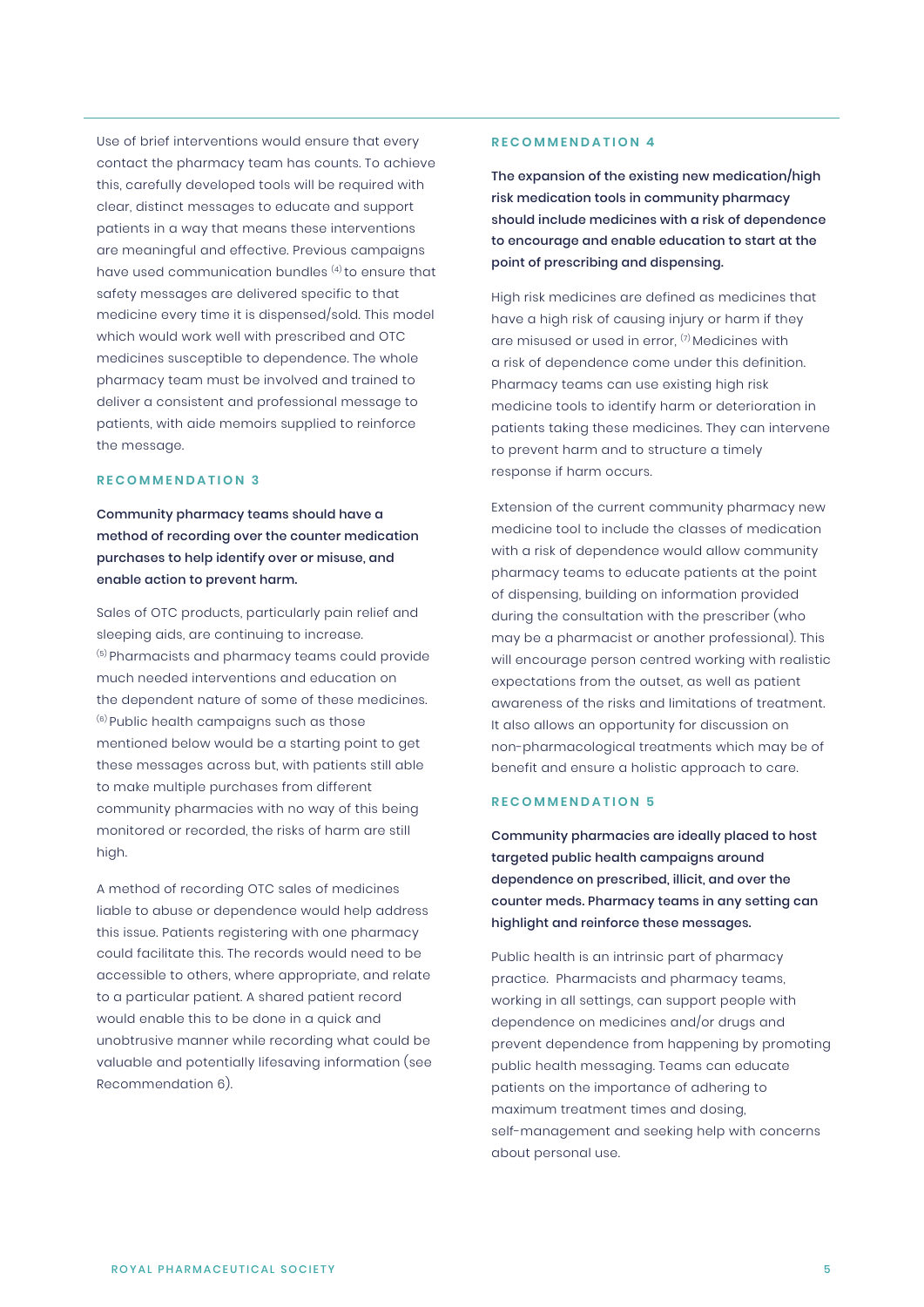For campaigns to be successful all pharmacy team staff must be trained and involved. Public health campaigns around smoking cessation have been very successful in the past. Organisations enhance their impact by working together and utilising visual aids, posters, leaflets, and training. Trained staff can then engage patients and get the important messages across.

Campaigns are needed to raise public awareness of a growing issue of prescribing<sup>(8)</sup> and dependence on certain groups of medicines. It would also work well in targeting those purchasing medication over the counter and online. There is also a role in educating the general public on drug treatment options as a way to try to de-stigmatise seeking drug treatment. <sup>(9)</sup> As the most accessible healthcare professionals, community pharmacy teams are ideally placed to deliver a campaign's teams are ideally placed to deliver a campaign's<br>key messages. These messages could be reinforced across healthcare settings with posters and materials. Pharmacy teams in all settings can also raise awareness of risks while ensuring patients do not stop medication abruptly or inappropriately.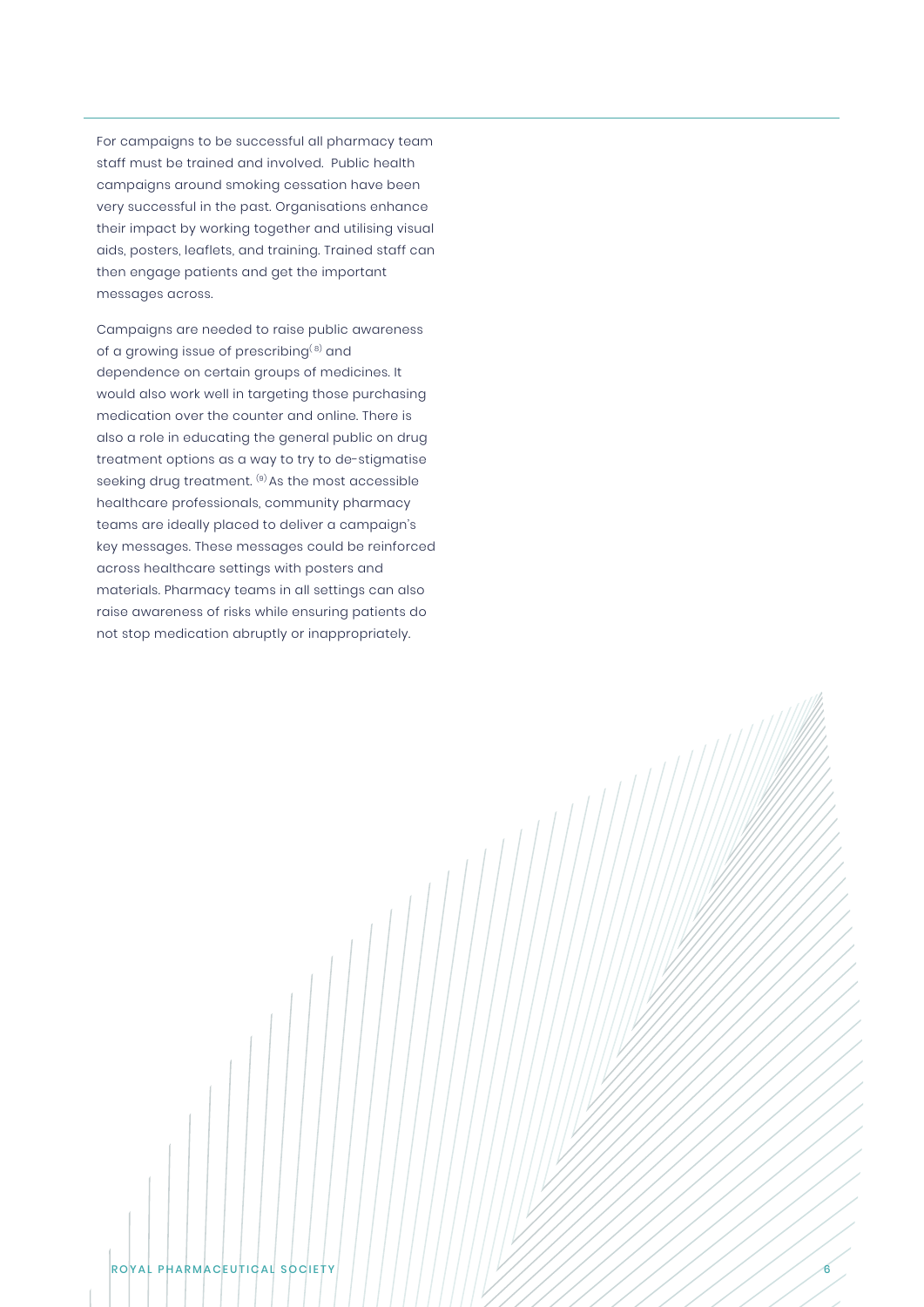## Improved multidisciplinary working

### **RECOMMENDATION 6**

All pharmacists should have access to shared patient records and clear communication pathways with other healthcare professionals involved in the care of people who use drugs.

Achieving Excellence in Pharmaceutical Care called for a digital infrastructure capable of allowing pharmacists and their teams to increase their clinical role.<sup>(10)</sup> Key to this are shared patient records and better communication. People with dependence or addiction issues would benefit from the extended range of interventions this would allow. *Achieving Excellence in Pharmaceutical Care* call<br>for a digital infrastructure capable of allowing<br>pharmacists and their teams to increase their cli<br>role.<sup>(10)</sup> Key to this are shared patient records and

Access to shared patient records would mean independent prescribing services would be possible from a variety of settings to increase patient choice. Clinics for the administration of long acting preparations of Opioid Substitution Therapy (OST) could be provided in the community as communication and reporting would be improved. Monitoring and interventions in prescribing or purchasing of medicines liable to abuse would be easily tracked and recorded.

Most importantly, shared patient records would have a potentially significant impact on drug deaths with the ability to share more quickly, easily, and accurately relevant and potentially lifesaving information with other healthcare providers. For example, for patients receiving OST or antiretroviral medication, this improved infrastructure would allow reporting of missed or refused doses. This helps identify patterns of attendance which may give cause for concern. It would be possible to align all a patient's medication and the information could be used to increase concordance by linking the supply of other medicines to OST in the community where appropriate. Shared records could also provide information relating to high-risk times for patients e.g. bereavement, recent non-fatal overdose, when support from the community  $\,$ pharmacy team would be important.

The recently published Medication Assisted *Medication Assisted*  Treatment (MAT) standards(11) call for "information *Treatment (MAT) Standards*(11) call for "information sharing agreements that enable multiagency partnerships to deliver timely, high-quality and equitable care. These should allow for shared record keeping between the multiagency team providing care including social care, housing, community pharmacy, GPs, Police Scotland, Scottish Ambulance Service (SAS), primary and secondary care and third sector providers." We believe that a shared patient record would help achieve this. People who use drugs can interact with multiple agencies, with very limited joined up working. A shared patient record would allow a truly holistic approach to be taken to their care without the need to remove any of the support network that is in place.

The responses to our survey highlighted communication between healthcare professionals involved in a patient's care as one of the major barriers pharmacists and pharmacy teams must overcome to provide effective treatment. Not only would a shared record allow access to clinical notes and treatment plans, where appropriate, it would allow improved communication between healthcare providers. Pharmacy teams would be able to see who was involved in the patient's care. The record would contain direct contact details allowing quicker reporting of issues and concerns which would facilitate better patient outcomes.

### **RECOMMENDATION 7**

Some community pharmacies could be set up to 'act as hubs where patients could access services act as hubs where patients could access services from other agencies available for all but particularly to reach those patients not currently engaged with services.

Some community pharmacies could become primary care public health and holistic care hubs if resourced accordingly. They could improve access, engagement, and onward referral to other NHS and third sector services. The availability of community pharmacy situated hubs, and the services they would offer, would be based on local need. resourced accordingly. They could improve access<br>engagement, and onward referral to other NHS anc<br>third sector services. The availability of community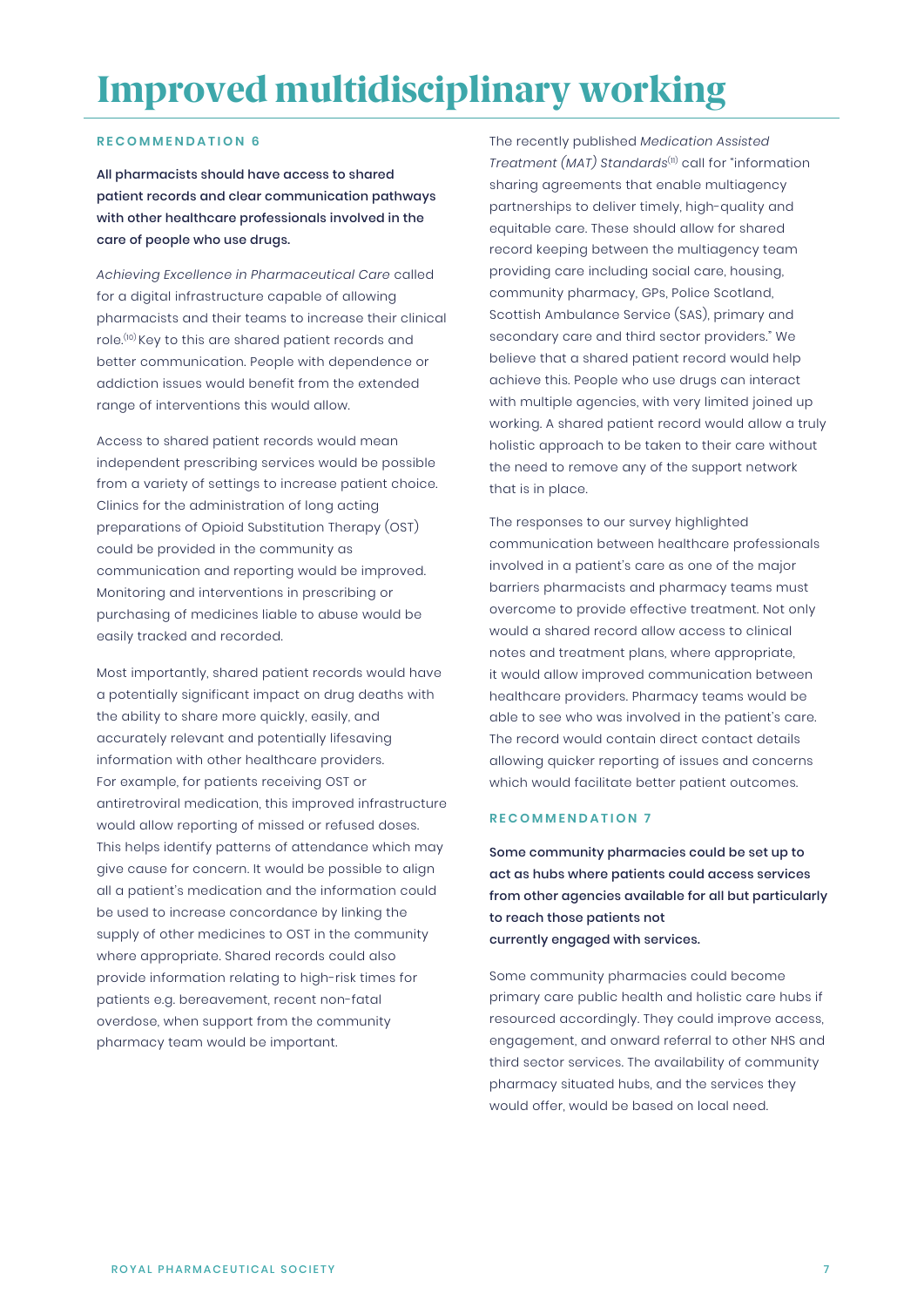Research has shown that patients value a range of services when choosing where to access care. <sup>(12)</sup> This, coupled with good relationships with the pharmacy team, make community pharmacies the ideal sites from which to offer enhanced services. Access in this way builds on the existing stable and supportive environment patients respond to.

Consultation rooms in some community pharmacies should be used to their full advantage and where possible developed. Private areas and rooms could be used to allow the most vulnerable, the homeless population or those not engaged with services, access to digital technology. The groups of patients would have facilitated access to other NHS professionals and other agencies involved in their care e.g. housing, etc. This helps address inequalities of access while allowing the consultation to take place in a venue with professional support from the pharmacy team.

Community pharmacies could be the base from which outreach services are provided, either by staff or third-party providers. This maintains the relationship many patients value from their pharmacy teams whilst taking the care required to the patient. For patients who are not currently in treatment, this gives them a location with healthcare professionals on hand. From there they can access help and advice until they are ready to enter treatment.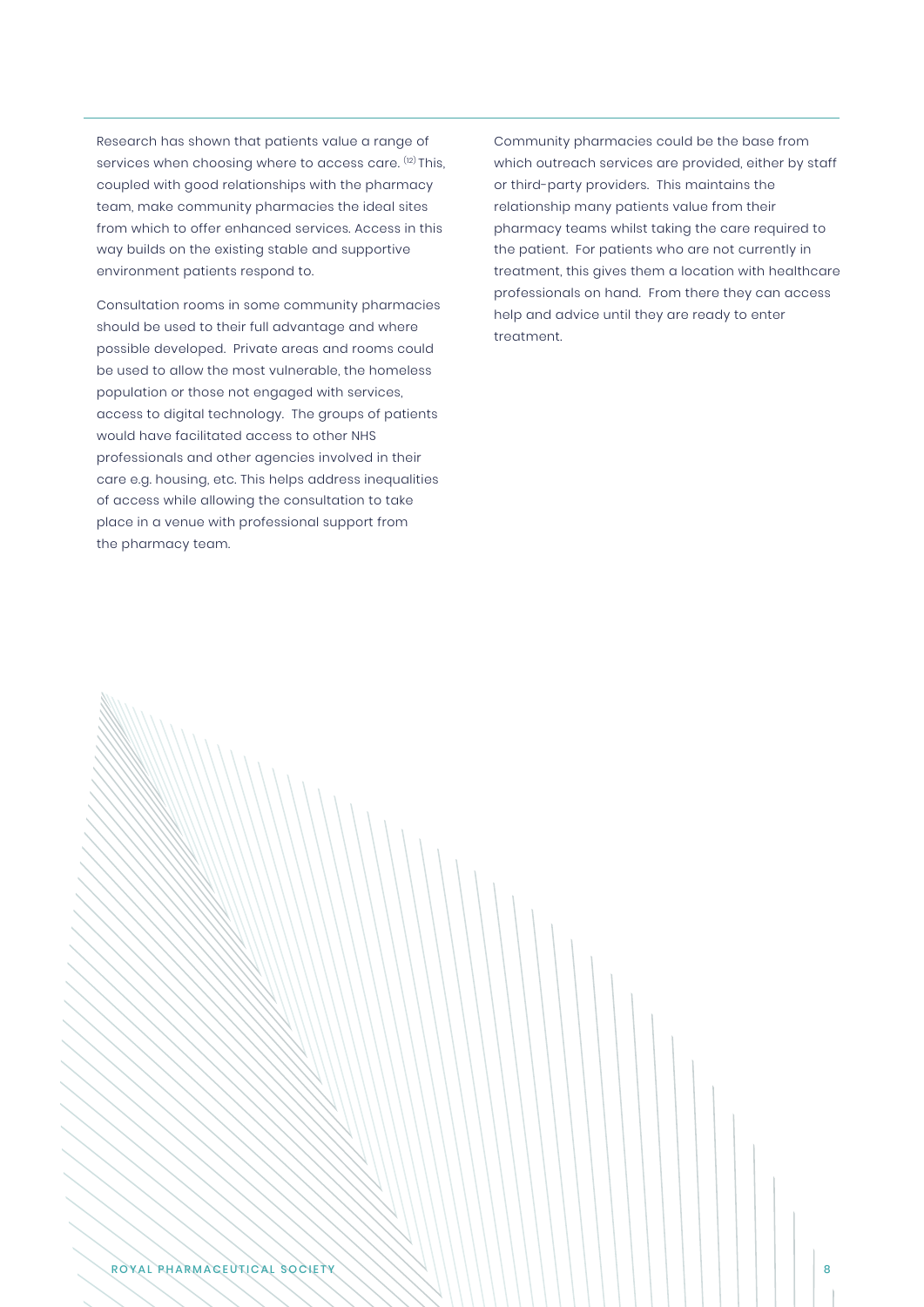### Prescribing and Treatment

### **RECOMMENDATION 8**

As part of the multi-disciplinary team (MDT) and when appropriate for patients, pharmacists could undertake polypharmacy reviews and carry out health checks to improve patients' health and wellbeing.

Scotland has an ageing drug using population with the average age of those having a drug related death rising from 30 in 2000 to 42 in 2019. <sup>(13)</sup> For these people, the risks associated with their drug use have increased as they have aged and they are faced with complex additional health problems. Polypharmacy is a key challenge in complex health care situations and pharmacists in all settings are ideally placed to undertake polypharmacy reviews. This could directly target patients who are most at risk of health harms but who are least likely to engage at a time which is appropriate for the patient. Reviews could be carried out at locations to suit the patient. This type of assertive outreach has been shown to increase access to medicines for patients who would otherwise remain forgotten.<sup>(14)</sup> It is vital this is done as part of the patient's MDT and with the necessary IT infrastructure in place to ensure the patient's medical history is available. This would also ensure any interventions can be recorded and reported back to the wider team, as well as the patient's GP or homeless GP team. There must also be in place referral pathways to enable the team to refer on if further care or assessment is needed e.g. mental health assessment. From their controllant that controllant that standards and are an appear of the standard and the particular propriate that the particular that in the controllant that the controllant that the controllant that the particul

Pharmacists could offer physical health monitoring, support, and reviews of other long-term conditions. The Scottish Government "Keep Well" Programme was rolled out in 2006 and used pharmacy teams to help to tackle health inequalities. One of the major actions was the anticipatory care model which targeted areas of greatest need in the hope of identifying health issues before they became problematic. This would work to reduce harms in people who use drugs by engaging them in a setting they are already comfortable in. It would give them access to basic health checks they miss out on and identify issues.

### **RECOMMENDATION 9**

Pharmacists and pharmacy teams in all settings could be used to widen patient treatment options and location of treatment supply e.g. Depot buprenorphine injection clinics, independent prescribing and deprescribing.

The recently published MAT standards have been developed to ensure that patients are offered a person-centred, holistic treatment plan delivered in a way that suits them.  $(n)$  Standard 2 of the MAT standards calls for patients to be supported to *standards* supported make informed medication choices. Pharmacists and pharmacy teams can help deliver that support as an integral part of the multi-disciplinary team. As experts in medicines, pharmacists are ideally placed, at the start of treatment, to provide guidance and information on the treatment options for patients to help them make informed decisions about their care ensuring a Realistic Medicine(15) *Realistic Medicine*(15) approach to treatment, the team can then work with the patient over time to evaluate the treatment, dose, and instalment schedule. The team can then work with the patient to adapt their treatment to meet their current needs.

With the correct IT infrastructure, support and training, pharmacy teams can offer clinics in the community and in GP practices for prescribing of OST and long-acting buprenorphine. Community pharmacies can also offer administration of long-acting buprenorphine. These options would be particularly beneficial to patients in rural settings where access to specialist services is a barrier to treatment. Pharmacists can also offer deprescribing of addictive medication in primary care, specialist, or community settings. This allows patients the choice of treatment location and at times that suit them. It is hoped that enabling this flexibility would increase retention in treatment, increase engagement, improve the patient experience, and reduce drug deaths.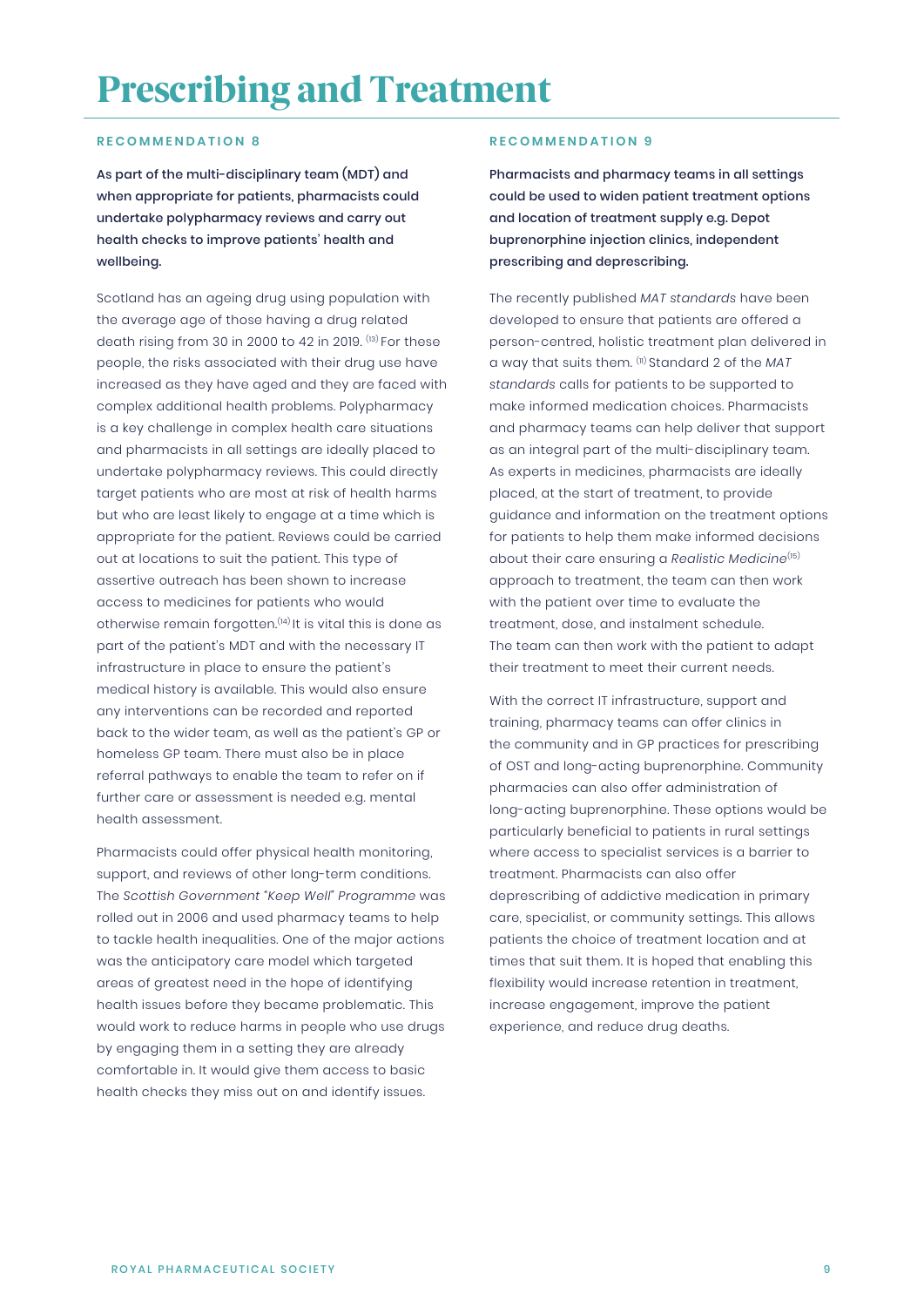### **RECOMMENDATION 10**

A new structured service with clear referral pathways should be established to enable prisons and hospitals to refer, to an appropriately trained and resourced community or primary care based pharmacist, people who are at risk and require medication at a time when addiction services are not available.

The following are recognised times when people who use drugs are more at risk of overdose and subsequent drug death -

- $\cdot$  On release from prison
- On leaving residential rehabilitation or hospital •
- When recently detoxed •
- During relapse
- When in poor physical or mental health •
- After a recent life event, such as bereavement, relationship breakdown or loss of custody of children
- During Festive periods, weekends,or holidays.

Some of these events can be unplanned, such as release from prison, leaving hospital or a rehabilitation facility. This can lead to a breakdown in the normal throughcare pathways that are followed, leaving people vulnerable. Other times are out of hours or at times when services are typically closed such as festive periods or weekends. The normal emergency supply routes for obtaining medicines cannot be offered safely in these circumstances often due to a lack of communication or the nature of the medication, and therefore a new structured service is required.

Achieving Excellence in Pharmaceutical Care calls for *Achieving Excellence in Pharmaceutical Care* for "high quality seamless care at all points of the persons journey across the healthcare system" (10). In the absence of 24-hour addiction services, a structured service is required to enable prisons and hospitals to refer patients directly to an appropriate community or primary-care based pharmacist when the normal throughcare channels are unavailable. This must be a clear referral pathway underpinned by appropriate IT infrastructure, information sharing and governance. If developed, it could result in pharmacists being able to ensure no patient is left without medication when their usual prescriber is unavailable, which may be especially useful since community pharmacies are open extended hours and at weekends, times when other services are typically closed. Alongside this, consideration should be given to extending the availability of addiction services into out of hours periods.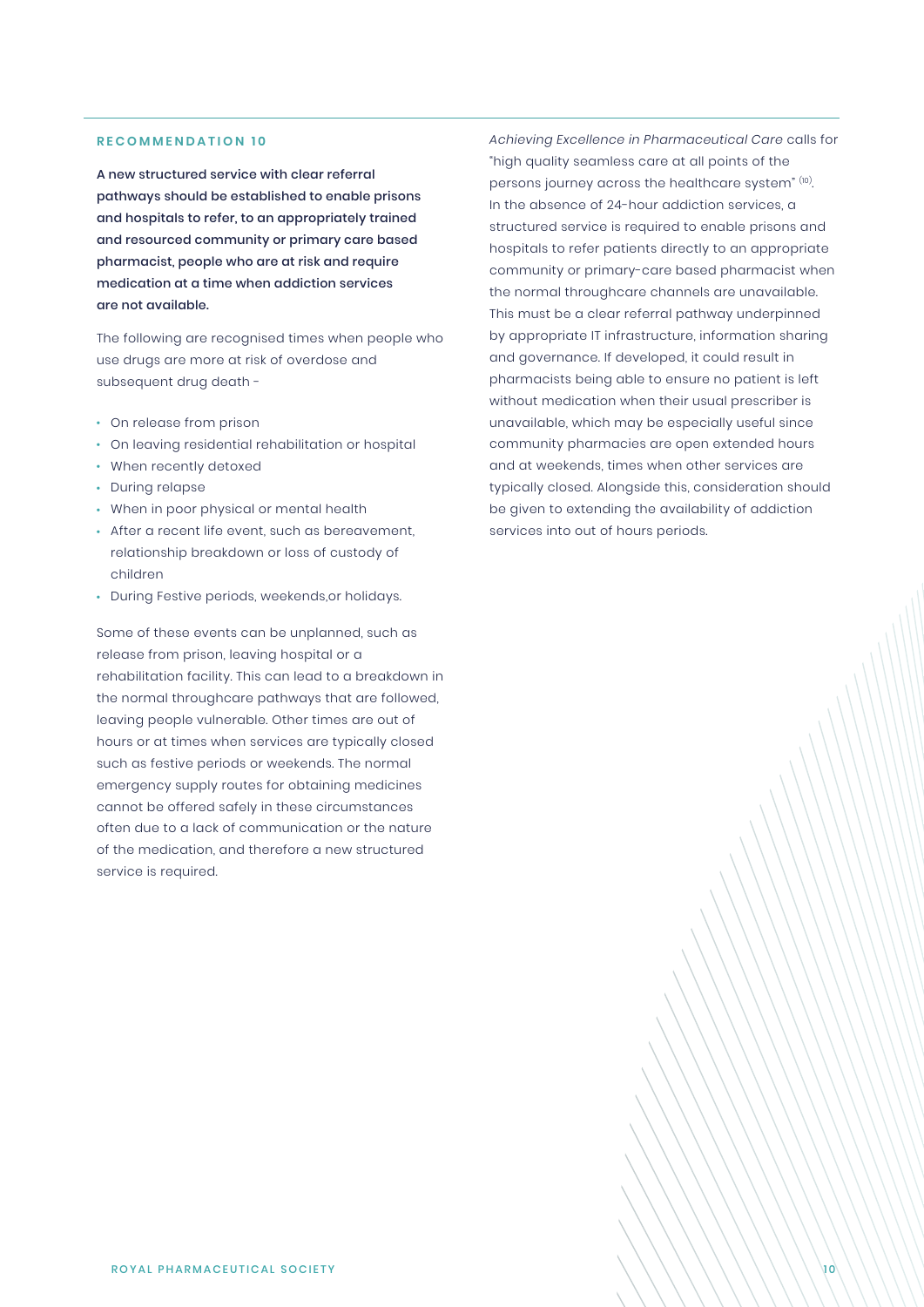### Education and training

### **RECOMMENDATION 11 RECOMMENDATION 12**

Pharmacy teams should be trained in psychologically informed care and should identify and change areas of their practice to reduce the stigma on this patient group.

The Scottish Government Paper Substance misuse *Substance Misuse*  services: delivery of psychosocial interventions (16)and *Services: Delivery of Psychosocial Interventions* (16) and the newly published MAT standards (11)both stress the *MAT standards* (11) both stress the importance of psychologically informed care. Pharmacy teams can build on their current skills to offer a more psychologically informed approach.

With some additional training, pharmacy staff should offer trauma awareness and motivational interviewing to build a non-judgemental therapeutic relationship with the patient. In areas of need, pharmacy teams could then undergo further training and move up to a more enhanced level of service where interventions are more structured. Once established as health hubs, community pharmacy teams could offer remote treatment options e.g. computerised Cognitive Behavioural Therapy (CBT) with a professional pharmacy team on-site to offer support.

As healthcare professionals it is important that pharmacists and pharmacy teams reflect on their own practice and identify areas they could change to help reduce stigma e.g. restricted opening times, language they use. <sup>(17)</sup>Teams must ensure all patients who access their services are treated fairly and consistently.

### It is happening already

Training for whole pharmacy teams has been piloted in Scotland. (18)This very successful pilot indicates the (18) This very successful pilot indicates the willingness and potential for such training. Staff undertook a facilitated review of their practice to identify where it could be potentially stigmatising, albeit unintentionally. It also highlighted the importance of communication skills to support people appropriately. We recommend expansionand evaluation of psychologically informed environments (PIE).

All pharmacy teams involved in caring for people who use drugs should undertake mandatory basic training on addiction and harm reduction, plus further training if offering enhanced services in response to local need.

Pharmacists and their teams are at the front line of patient care wherever they are practising. With accessibility comes sensitive and challenging situations, and staff need to be equipped with the correct training to support patients. Our recent survey, undertaken to inform the development of this policy, showed that 92% of respondents believe that mandatory training on several topics should be undertaken by pharmacists to allow them to provide OST and harm reduction services.

Mandatory training is not unusual. It is required for the provision of several services already, including injecting equipment provision in manylocations. many locations. Mandatory training would ensure a basic level of knowledge and skills,and enable the pharmacy team to better provide a full holistic service for this patient group.

Therefore, mandatory training is recommended onnaloxone, OST, safer injecting techniques, suicide awareness, domestic abuse/violence and child protection.

Training, specifically in OST, has been shown to increase both the confidence and skills of the workforce with regards to treating this patient group as well as significantly changing attitudes for the better. <sup>(19,20)</sup> These outcomes encourage a more person-centred approach to treatment and therapy.

Mental health first aid and suicide awareness are essential skills when dealing with people who use drugs. In 2019/20, 60% of patients assessed for specialist drug treatment reported they suffered from mental health issues.<sup>(21)</sup>These patients may have frequent contact with pharmacists, and pharmacy teams, and will present at times of risk and vulnerability. Pharmacy teams, regardless of setting, can support these patients. There must also be in place robust onward referral processes. This would also support Scotland's suicide prevention action plan which calls for access to skilled staff and well-co-ordinated support.<sup>(22)</sup>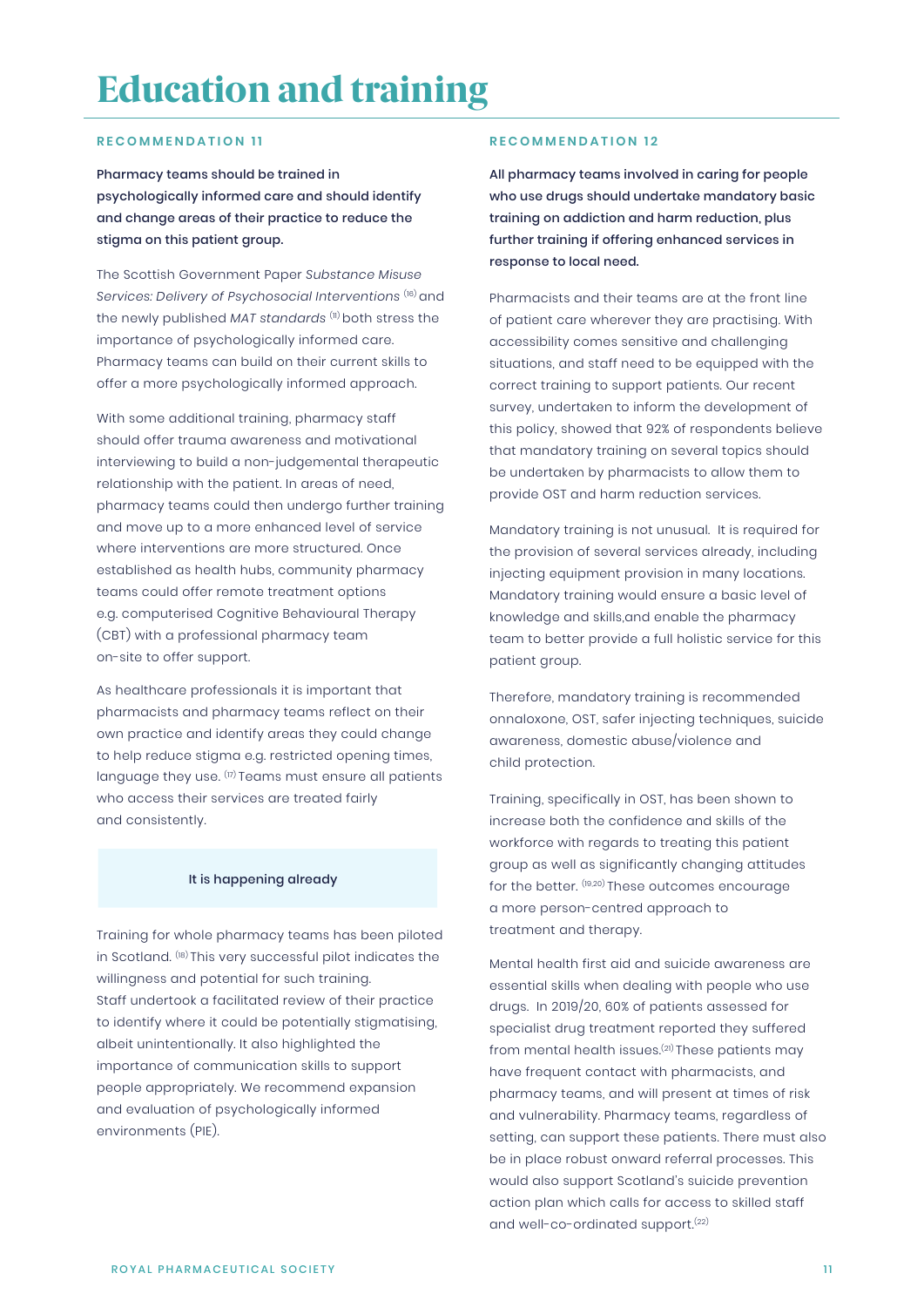Pharmacists routinely undertake training to provide enhanced services, but the training usually focusses on the specifics of the service i.e. eligibility, how to run the service, payment, etc. Instead, pharmacists should have access to training which will give them the knowledge to provide enhanced services. This will also give them the confidence and skills to make each contact count which it is agreed leads to better outcomes, health, and wellbeing for the patient, as well as improved confidence and motivation among staff.(23) Enhanced training covers several areas including challenging discussions, motivational interviewing, trauma training and training on psychologically informed environments. More than 80% of respondents to our survey felt training on handling challenging discussions should be mandatory. Two thirds of respondents also felt that training in trauma should be undertaken by those offering any enhanced addiction service. We believe that training such as the NES National trauma training *NES National Trauma Training Programme*,'<sup>24)</sup> or similar, should be undertaken by members of pharmacy teams, in any undertaken by members of pharmacy teams, in any<br>setting. Teams can then recognise where someone has been affected by trauma and respond in a way that can reduce harm. Training programmes undertaken should be informed by people with lived undertaken should be informed by people with lived<br>experience, as the NES programme is, to embed person centred care from the outset. t Contores from the DMT in the Initial Education and either is only uniterpendent and the Initial Education and Training of the Initial Education and Training of the Initial Education and Training of Training of Training of

### **RECOMMENDATION 13**

Undergraduate courses should have learning and teaching about addiction that is comparable in scope and depth to other clinical areas, teaching the basics of addiction, harm reduction and extensive training on treatment options, pharmacological and non-pharmacological.

Most pharmacists, regardless of sector or role, will at some point provide care for people who use drugs. To fully prepare the pharmacists of the future, all undergraduate courses should have learning and teaching about addiction that is comparable in scope and depth to other clinical areas such as cardiovascular disease or diabetes. We believe this is best achieved through the integration of addiction teaching within a coherent teaching and learning strategy that meets the requirements of the General Pharmaceutical Council's Standards for the Initial Education and Training of Pharmacists  $(202I)^{(25)}$  and decisions about how this is best delivered are made by the course team.

This recognises that modular structures differ between universities and calling for a "stand-alone" module would not address the disparity in depth and scope of this area that currently exists. Regardless of how this teaching is delivered, key competencies which students must achieve in this area should be detailed. The course should include every aspect of addiction from the basics i.e. why some people become addicted and others don't, underpinning trauma and harm reduction to the treatments available, including pharmacological and non-pharmacological options. Undergraduate teaching on addiction currently varies greatly. It can range from workshops scattered over the undergraduate years to full modules touching on every aspect of addiction with experiential learning visits to treatment centres and patients with lived experience coming in to share their knowledge with students. A consistent approach would furnish all new pharmacists with an understanding of the deeper issues facing those with addiction including trauma and co-morbidities. It would also address the stigma that is associated with this patient group.

Practical experience of working with this patient group should also be undertaken by students within the initial education and training of pharmacists first five years. They should be encouraged and supported to challenge inequalities in service (e.g. restricted access) and to pass on their education to those with stigmatising views. The foundation pharmacists' first aid course should include how to administer naloxone in an emergency. Normalising the administration of this life saving medication will also go some way to addressing stigma.

The Scottish Government Rights, respect, and recovery: *Rights, Respect, and Recovery:*  alcohol and drug treatment strategy highlights the *Alcohol and Drug Treatment Strategy* highlights the importance of people with lived and living experience being involved in the design, development and delivery of services. (26)This approach is also vital when teaching (26) This approach is also vital when teaching about a particular patient group. People who use drugs face challenges at every stage of their healthcare journey and raising awareness of this with students is essential. The experiences of people who use drugs can shed light on inequalities and stigma. It also allows them to share their positive stories and views on good practice on all aspects of their care. It is important people are drawn from a range of appropriate backgrounds. This avoids training only in one particular ideology which can be detrimental. Students are then exposed to a variety of experiences and are trained with a balanced view. This teaching reinforces for students the value of a person-centred approach to their practice, regardless of sector.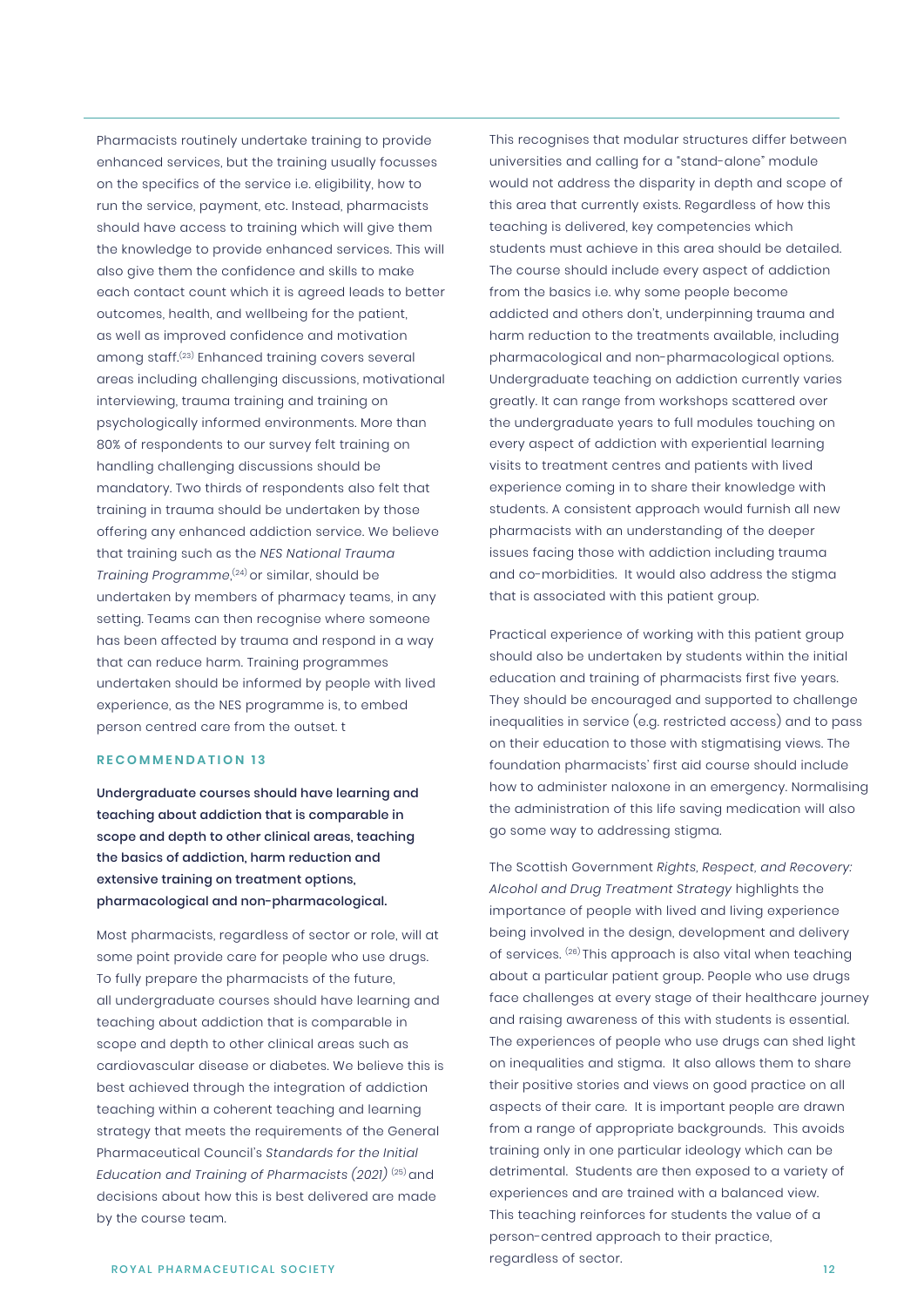### Future developments

### **RECOMMENDATION 14**

Regulated Supervised Drug Consumption Rooms (SDCRs) should be introduced and use of Heroin Assisted Treatment (HAT) should be expanded as treatment options with pharmacy input from the start.

As we consider new ways of engaging with patients in a bid to reduce drug deaths it would be remiss of us not to consider ways of working and engagement which have proved very successful in other countries. There are now around 100 supervised drug consumption facilities across the world, primarily in Europe, which have provided over thirty years of evidence of their effectiveness.

The RPS, as the leader in safe and effective use of medicines, supports the establishment of regulated drug consumption facilities, and the necessary changes in legislation to enable this, as part of a focus on reducing drug deaths. Pharmacist and pharmacy teams are ideally placed to advise on the appropriate governance structures required to operate a regulated facility of this nature.

Providing a clean safe place for injecting users brings them closer to mainstream health and addiction support services. It provides the opportunity for health professionals to engage in treatment and prevention. Once the regulated consumption room is established, pharmacy team input may not be directly required for the long term running of the facility. However, there is an opportunity for outreach work to be carried out by pharmacy teams, and for health and medication checks to be undertaken in a population who may not be engaged with services.

The First Minister of Scotland announced in January 2021 that additional funding will be made available for heroin assisted treatment services to allow this treatment option to be more widely available.<sup>(27)</sup>The RPS advocates that it is vital that pharmacists, and their teams, are involved in the process from the start. A pharmacist's knowledge of the legal, ethical, and practical implications of dealing with Controlled Drugs (CDs) and their expert medicinal knowledge is essential for the safe and effective running of these services. Pharmacists and their teams can ensure the legal operation of all aspects of the service including product procurement, CD destruction, CD governance and compliance checks for CD stock as well as, in some cases, drug reconstitution and dose preparation. The RPS would also like to see the current restrictive legislation changed to open the eligibility for schedule 1 CD prescribing licences to other healthcare professionals, including pharmacists, to increase access to care for patients.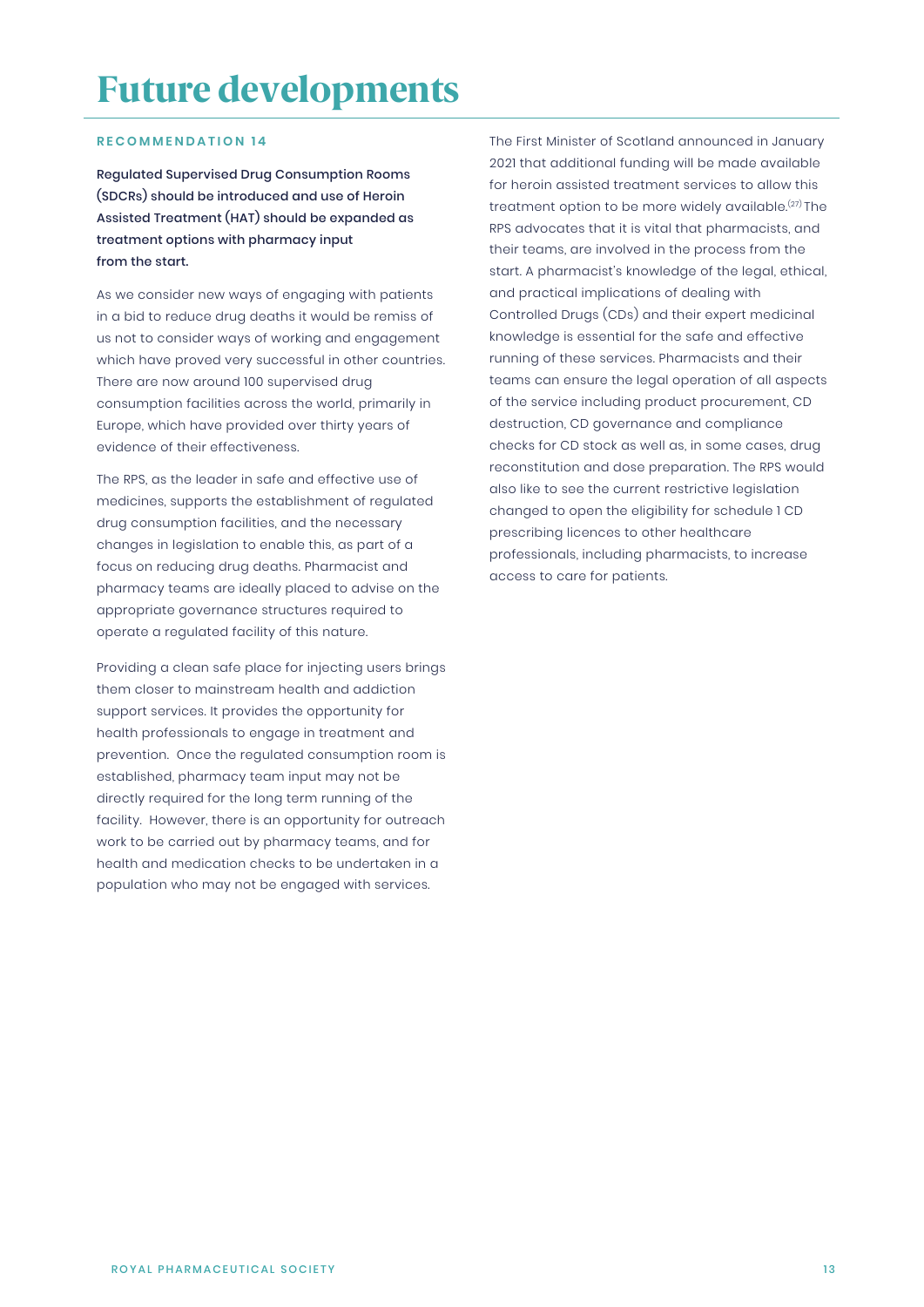### References:

**1**

https://pubmed.ncbi.nlm.nih.gov/34078563/ May 2021. Available at: A systematic review and meta-analysis of the prevalence of take-home naloxone (THN) ownership and carriage.

### **2**

### Drug misuse and dependence: UK guidelines on clinical management.

https://www.gov.uk/government/publications/ drug-misuse-and-dependence-uk-guidelineson-clinical-management December 2017. Available at:

### **3**

### Local Delivery Plan standard: Alcohol brief interventions, Scottish Government.

2019. Available at:

https://www.gov.scot/binaries/content/documents/ govscot/publications/advice-and-guidance/2018/11/ alcohol-brief-interventions-national-guidance/ documents/alcohol-brief-interventions-nationalguidance-2019-2020/alcohol-brief-interventionsnational-guidance-2019-2020/govscot%3Adocument/ Alcohol%2BBrief%2BInterventions%2BNational%2BGuidance% 2B2019-2020.pdf Drug Misuse and Dependence: UK Guidelines<br>
December 2017. Available at:<br>
December 2017. Available at:<br>
Or clinical Management.<br>
Or clinical Management<br>
Standard: Alcohol Brief The LPMR\_report\_Dec2020.pdf<br>
Interventions, Sc

#### **4**

2018. Available at: Implementing a non-steroidal anti-inflammatory drugs communication bundle in remote and rural pharmacies and dispensing practices.

https://bmjopenquality.bmj.com/content/7/3/e000303

#### **5**

2021. Available at: Share of change in sales growth of OTC products in Great Britain in 2020.

https://www.statista.com/statistics/860501/otc-sales -growth-great-britain/

### **6**

Misuse of prescription and over-the-counter drugs to obtain illicit highs: how pharmacists can prevent abuse.

### Available at:

https://pharmaceutical-journal.com/article/research /misuse-of-prescription-and-over-the-counter-drugs -to-obtain-illicit-highs-how-pharmacists-canprevent-abuse

### **7**

Scottish Patient Safety Programme, High Risk Medicines.

Available at:

https://ihub.scot/improvement-programmes/scottish -patient-safety-programme-spsp/spsp-programmes-of -work/spsp-medicines-collaborative/high-risk-situations -involving-medicines/

#### **8**

December 2020. Available at: Dependence and withdrawal associated with some prescribed medicines, Public Health England.

https://assets.publishing.service.gov.uk/government/uploads/ system/uploads/attachment\_data/file/940255/ PHE\_PMR\_report\_Dec2020.pdf

#### **9**

2014. Available at: Public opinion of drug treatment policy: exploring the public's attitudes, knowledge, experience and willingness to pay for drug treatment strategies.

https://pubmed.ncbi.nlm.nih.gov/24332456/

### **10**

https://www.gov.scot/publications/achieving-excellencepharmaceutical-care-strategy-scotland/ August 2017. Available at: Achieving excellence in pharmaceutical care: a strategy for Scotland. Care: a Strategy for Scotland.

### **11**

May 2021. Available at: Drug Medication Assisted Treatment (MAT) standards: access, choice, support.

https://www.gov.scot/publications/medication-assistedtreatment-mat-standards-scotland-access-choice-support/

### **12**

Community pharmacy-based opiate substitution treatment and related health services: a study of 508 patients and 111 pharmacies.

March 2016. Available at:

https://link-springer-com.knowledge.idm.oclc.org/article/ 10.1007/s10389-016-0714-y

#### **13**

https://www.nrscotland.gov.uk/statistics-and-data/statistics/ statistics-by-theme/vital-events/deaths/drug-related-deathsin-scotland/